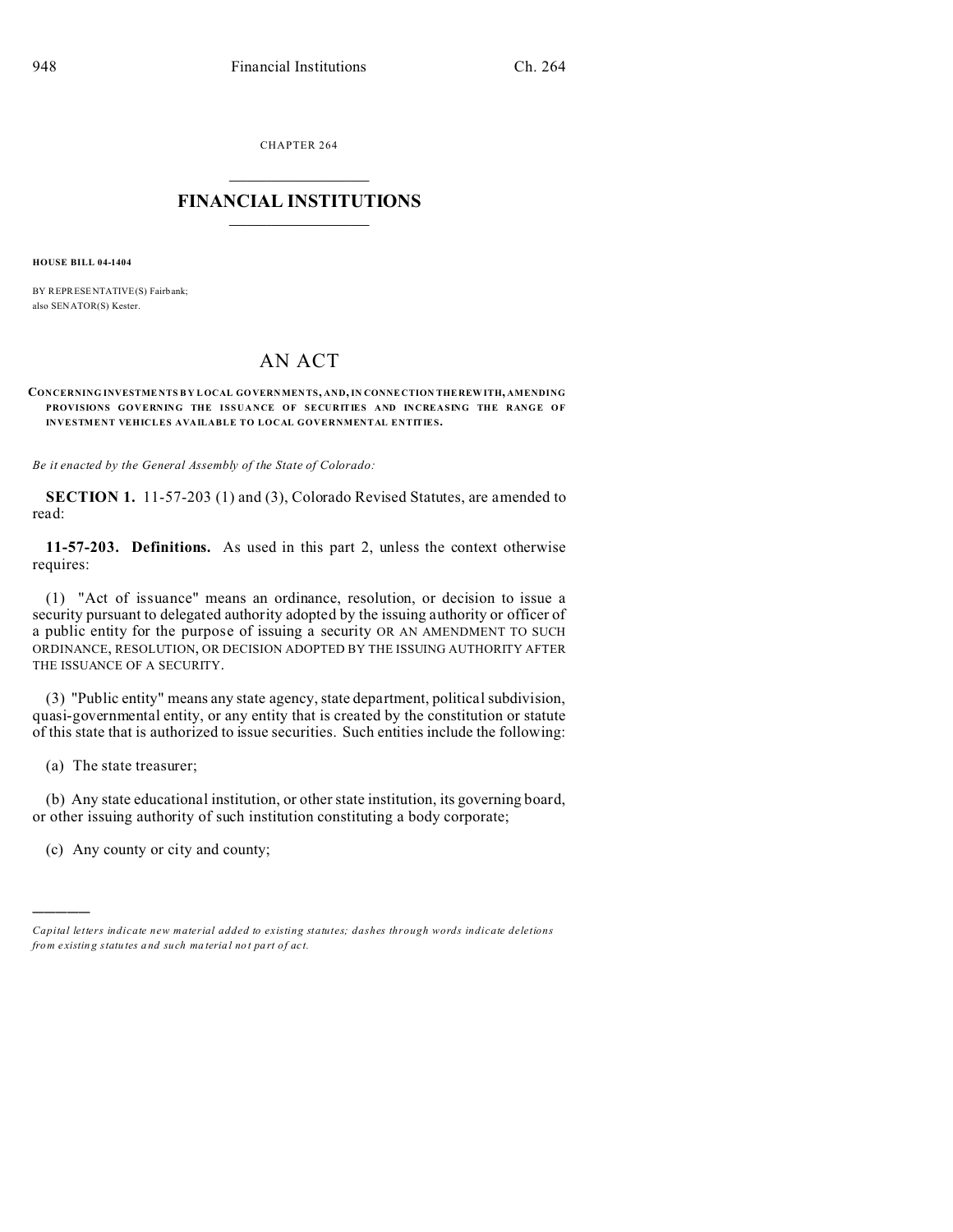(d) Any municipality;

(e) Any school district;

(f) Any district organized or acting pursuant to the provisions of title 32, C.R.S.;

(g) Any district or authority organized or acting pursuant to the provisions of title 29, 30, or 31, C.R.S.;

(h) Any water conservancy district;  $\sigma$ 

(i) Any other political subdivision or governmental or quasi-governmental entity of this state;

(j) ANY OTHER PUBLIC ENTITY AS DEFINED IN 24-75-601 (1); OR

(k) A NONPROFIT CORPORATION ORGANIZED UNDER THE LAW OF THIS STATE AND CREATED SOLELY FOR THE PURPOSE OF ISSUING SECURITIES ON BEHALF OF AN ENTITY LISTED IN PARAGRAPHS  $(a)$  TO  $(i)$  OF THIS SUBSECTION  $(3)$ .

**SECTION 2.** 11-57-205 (1), Colorado Revised Statutes, is amended BY THE ADDITION OF THE FOLLOWING NEW PARAGRAPHS to read:

**11-57-205. Delegation of authority.** (1) The issuing authority of a public entity may, in the act of issuance, at any time, delegate to any member of the issuing authority, chief executive officer, or chief financial officer of the public entity the authority to sign a contract for the purchase of the securities or to accept a binding bid for the securities. Such delegation shall be effective for sixty days after adoption of the act of issuance. In addition to any determinations that may be delegated in accordance with other provisions of state law, the following determinations may be delegated to such member or officer without any requirement that the issuing authority approve such determinations:

(h) THE SECURITIES TO BE REFUNDED, IF ANY; AND

(i) WHETHER THE SECURITIES WILL BE SECURED BY AN ASSURANCE OF PAYMENT AS DESCRIBED IN SECTION 11-57-207 (2) AND THE TERMS OF ANY AGREEMENT WITH THE THIRD PARTY PROVIDING THE ASSURANCE OF PAYMENT.

**SECTION 3.** 11-57-212, Colorado Revised Statutes, is amended to read:

**11-57-212. Limitation of actions.** No legal or equitable action brought with respect to any legislative acts or proceedings in connection with the authorization or issuance of securities by a public entity shall be commenced more than thirty days after the issuance or authorization of such securities. whichever occurs later.

**SECTION 4.** 11-57-214, Colorado Revised Statutes, is amended to read:

**11-57-214. Investments.** A public entity may invest proceeds of any securities and revenues pledged to the payment of any securities in any guaranteed investment contract, guaranteed interest contract, annuity contract, forward delivery contract, or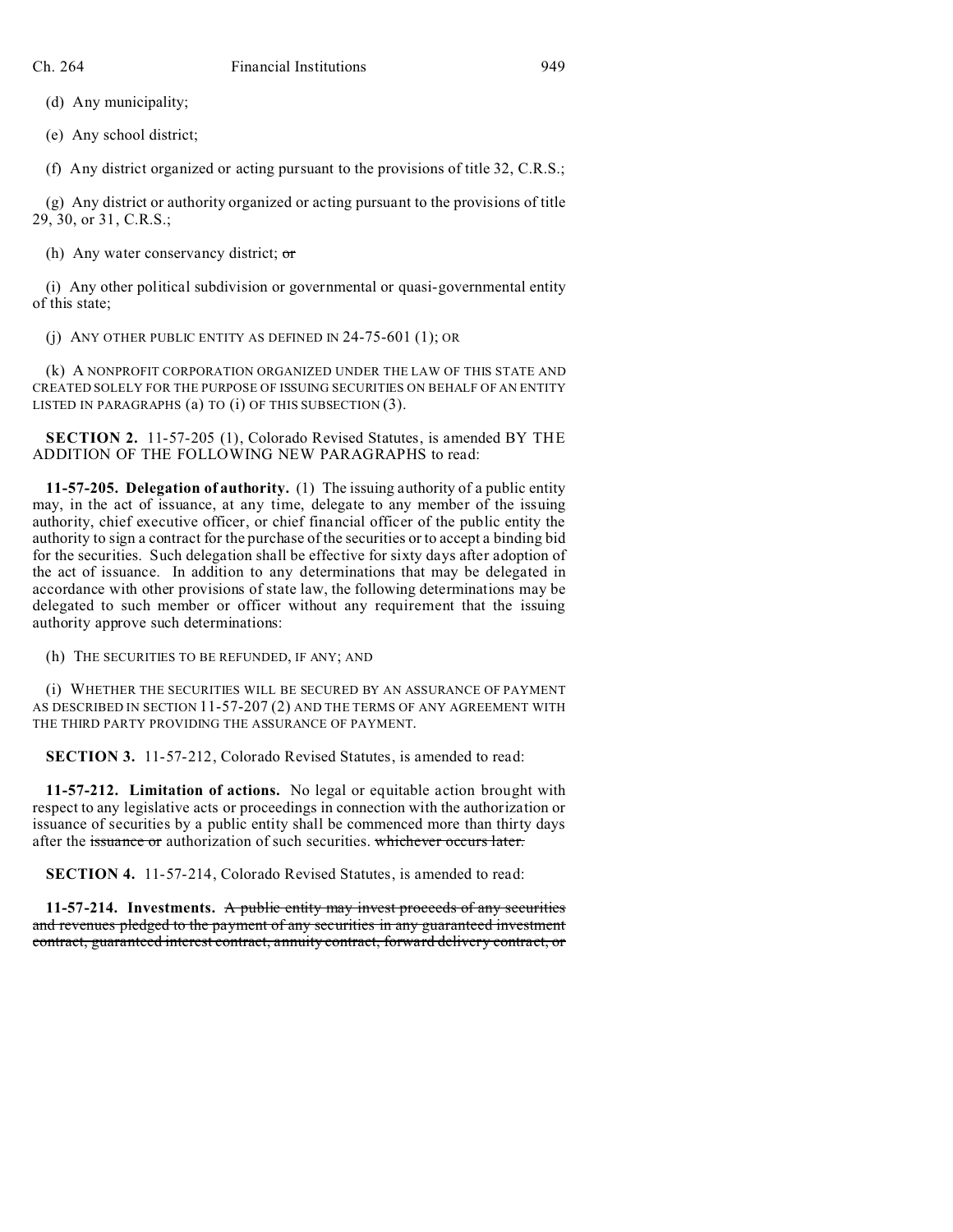funding agreement issued by an entity. The long term debt obligations of such entity shall be rated in one of the two highest rating categories by one or more nationally recognized organizations that regularly rate such obligations. Income received from any legal investment may be deposited by the public entity in any fund or account that the public entity maintains.

**SECTION 5.** 11-58-103 (4), Colorado Revised Statutes, is amended to read:

**11-58-103. Definitions.** As used in this article, unless the context otherwise requires:

(4) "Issued to the public" means offers and sales of nonrated public securities by an issuer except to the extent such securities have been offered and sold in accordance with federal rule 15c 2-12  $\left(\frac{e}{d}\right)$  (1) of the federal "Securities Exchange Act of 1934".

**SECTION 6.** 11-59.3-102 (3), Colorado Revised Statutes, is amended to read:

**11-59.3-102. Definitions.** As used in this article, unless the context otherwise requires:

(3) "Public securities" means bonds, notes, debentures, interim certificates, bond anticipation notes, commercial paper, or other evidences of indebtedness, or lease, installment purchase, or other agreements, or certificates of participation therein, issued by or on behalf of a public entity. except that such term shall not include any such instruments which are secured by a pledge of ad valorem tax revenues.

**SECTION 7.** 25-75-601.1 (1) (j) (I) and (1) (l), Colorado Revised Statutes, are amended to read:

**24-75-601.1. Legal investments of public funds.** (1) It is lawful to invest public funds in any of the following securities if the period from the date of purchase of such security to its maturity date is five years or less or if the governing body of the public entity authorizes investment for such period in excess of five years:

(j) Any repurchase agreement concerning any securities referred to in paragraph (a) or (b) of this subsection (1) that can otherwise be purchased under this section if all of the conditions of subparagraphs  $(I)$  to  $(IV)$  of this paragraph  $(i)$  are met:

(I) Except for investments by the state treasurer, The securities subject to the repurchase agreement must have a coupon rate that is fixed from the time of settlement until its maturity date, and must be marketable.

(l) (I) Any guaranteed investment contract, guaranteed interest contract, annuity contract, or funding agreement issued by an insurance company, either domestic or foreign, as defined in section  $10-1-102(8)$  and  $(9)$ , C.R.S., that holds a certificate of authority issued pursuant to section 10-3-105, C.R.S. IF, AT THE TIME THE CONTRACT OR AGREEMENT IS ENTERED INTO, THE LONG-TERM CREDIT RATING, FINANCIAL OBLIGATIONS RATING, CLAIMS PAYING ABILITY RATING, OR FINANCIAL STRENGTH RATING OF THE PARTY, OR OF THE GUARANTOR OF THE PARTY, WITH WHOM THE PUBLIC ENTITY ENTERS THE CONTRACT OR AGREEMENT IS, AT THE TIME OF ISSUANCE,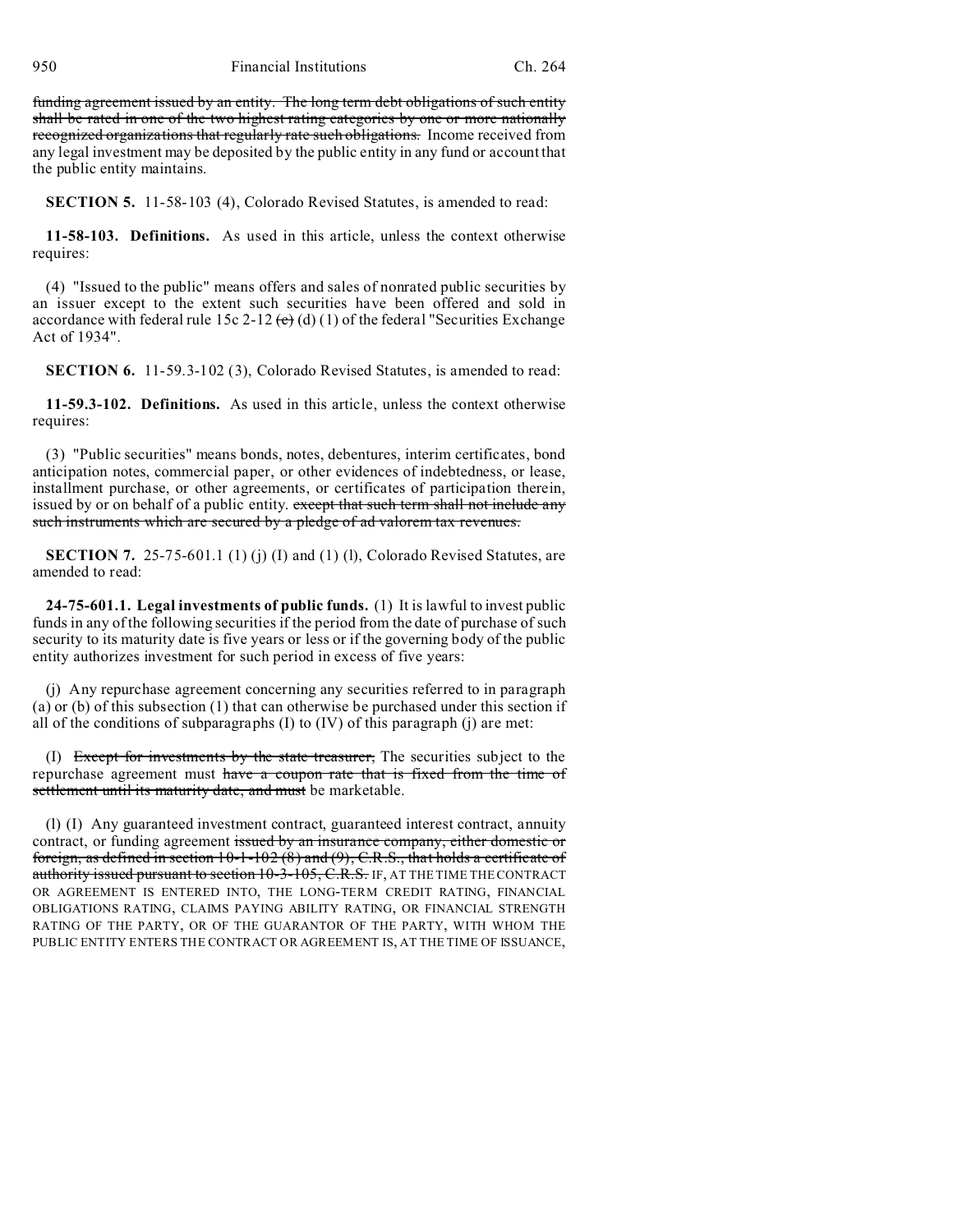RATED IN ONE OF THE TWO HIGHEST RATING CATEGORIES BY ONE OR MORE NATIONALLY RECOGNIZED SECURITIES RATING AGENCIES THAT REGULARLY ISSUE SUCH RATINGS.

(II) No contract or agreement may be purchased under this paragraph (l) unless, at the time of purchase, the issuing company's ability to pay claims is rated in its highest rating category by one or more nationally recognized organizations which regularly rate the abilities of insurance companies to pay claims.

(III) A contract or agreement may be purchased under this paragraph (l) only if such contract or agreement is purchased with proceeds of the sale of securities of a public entity and proceeds of certificates of participation or other securities evidencing rights in payments to be made by a public entity under a lease, lease-purchase agreement, or other similar arrangement OR IF PURCHASED BY REVENUES PLEDGED TO THE PAYMENT OF SUCH SECURITIES OR CERTIFICATES; except that no contract or agreement may be purchased pursuant to this paragraph (l) with the proceeds of any of the foregoing which THAT are held in an escrow or otherwise for the purpose of refunding bonds or other obligations of a public entity.

**SECTION 8.** 24-75-603, Colorado Revised Statutes, is amended BY THE ADDITION OF A NEW SUBSECTION to read:

**24-75-603. Depositories.** (4) IN LIEU OF OR IN ADDITION TO OTHER STATUTORY AUTHORIZATION FOR THE INVESTMENT OF PUBLIC FUNDS, ANY PUBLIC FUNDS THAT ARE NOT NEEDED FOR CURRENT OPERATING EXPENSES MAY BE INVESTED IN ACCORDANCE WITH THE FOLLOWING CONDITIONS:

(a) THE PUBLIC FUNDS SHALL INITIALLY BE PLACED BY THE PUBLIC ENTITY IN A BANK OR SAVINGS AND LOAN ASSOCIATION LOCATED IN THIS STATE THAT IS AN ELIGIBLE PUBLIC DEPOSITORY CERTIFIED BY THE STATE BANKING BOARD OR THE STATE FINANCIAL SERVICES BOARD THAT OFFERS FEDERAL DEPOSIT INSURANCE CORPORATION INSURANCE ON ITS DEPOSITS;

(b) THE SELECTED ELIGIBLE PUBLIC DEPOSITORY SIMULTANEOUSLY SHALL ARRANGE FOR THE DEPOSIT OF ANY PUBLIC FUNDS IN EXCESS OF ONE HUNDRED THOUSAND DOLLARS IN CERTIFICATES OF DEPOSIT OF ONE HUNDRED THOUSAND DOLLARS OR LESS IN ONE OR MORE OTHER BANKS OR SAVINGS AND LOAN ASSOCIATIONS WHEREVER LOCATED IN THE UNITED STATES, FOR THE ACCOUNT OF THE PUBLIC ENTITY;

(c) AT THE SAME TIME THE PUBLIC FUNDS ARE DEPOSITED AND THE CERTIFICATES OF DEPOSIT ARE ISSUED FOR THE BENEFIT OF THE PUBLIC ENTITY, THE ELIGIBLE PUBLIC DEPOSITORY SHALL RECEIVE AN AMOUNT OF DEPOSITS FROM CUSTOMERS OF OTHER BANKS OR SAVINGS AND LOAN ASSOCIATIONS EQUAL TO THE AMOUNT OF THE PUBLIC FUNDS INITIALLY PLACED BY THE PUBLIC ENTITY;

(d) EACH SUCH CERTIFICATE OF DEPOSIT SHALL BE INSURED BY THE FEDERAL DEPOSIT INSURANCE CORPORATION;

(e) THE SELECTED ELIGIBLE PUBLIC DEPOSITORY SHALL ACT AS CUSTODIAN FOR THE PUBLIC ENTITY WITH RESPECT TO THE CERTIFICATES OF DEPOSIT ISSUED FOR THE